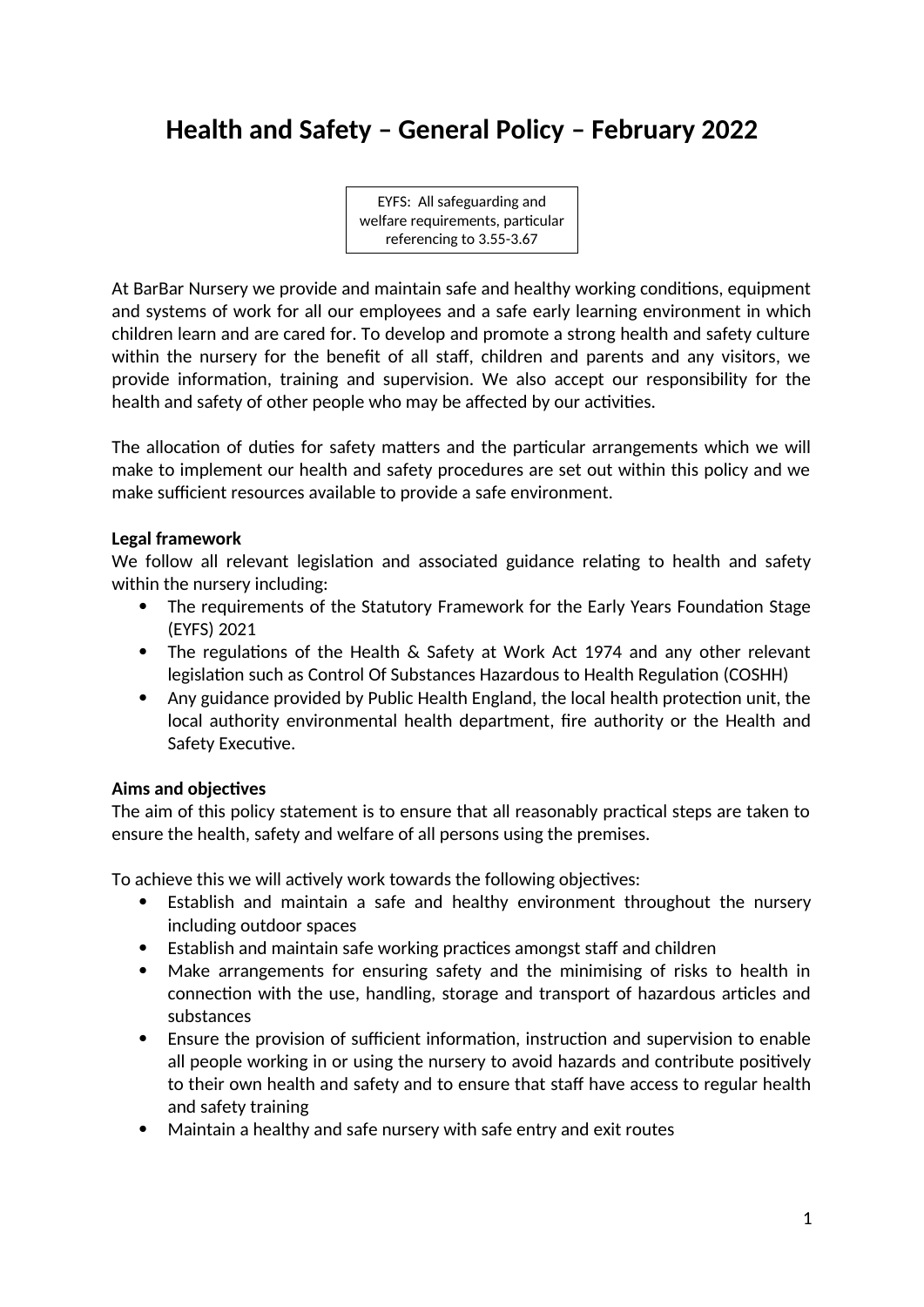- Formulate effective procedures for use in case of fire and other emergencies and for evacuating the nursery premises. Practice this procedure on a regular basis to enable the safe and speedy evacuation of the nursery
- Maintain a safe working environment for pregnant workers or for workers who have recently given birth, including undertaking appropriate risk assessments
- Maintain a safe environment for those with special educational needs and disabilities and ensure all areas of the nursery are accessible (wherever practicable)
- Provide a safe environment for students or trainees to learn in
- Encourage all staff, visitors and parents to report any unsafe working practices or areas to ensure immediate response by the management.

We believe the risks in the nursery environment are low and we will maintain the maximum protection for children, staff and parents, the nursery:

- Ensures all entrances and exits from the building, including fire exits are clearly identifiable, free from obstruction and easily opened from the inside
- Regularly check the premises room by room for structural defects, worn fixtures and fittings or electrical equipment and take the necessary remedial action
- Ensures that all staff, visitors, parents and children are aware of the fire procedures and regular fire drills are carried out
- Has the appropriate fire detection and control equipment which is checked regularly to make sure it is in working order
- Ensures that all members of staff are aware of the procedure to follow in case of accidents for staff, visitors and children
- Ensures that all members of staff take all reasonable action to control the spread of infectious diseases and wear protective gloves and clothing where appropriate
- Ensures there are suitable hygienic changing facilities (see infection control policy)
- Prohibits smoking/vaping on the nursery premises
- Prohibits any contractor from working on the premises without prior discussion with the officer in charge
- Encourages children to manage risks safely and prohibit running inside the premises unless in designated areas
- Risk assesses all electrical sockets and take appropriate measures to reduce risks where necessary and ensure no trailing wires are left around the nursery
- Ensures all cleaning materials are placed out of the reach of children and kept in their original containers
- Ensures staff wear protective clothing when cooking or serving food
- Prohibits certain foods that may relate to children's allergies, e.g. nuts are not allowed in the nursery
- Follows the EU Food Information for Food Consumers Regulations (EU FIC). These rules are enforced in the UK by the Food Information Regulations 2014 (FIR). We identify the 14 allergens listed by EU Law that we use as ingredients in any of the dishes we provide to children and this information is available from the chef
- Follows the allergies and allergic reactions policy for children who have allergies or have a reaction at the nursery
- Ensures risk assessments are undertaken on the storage and preparation of food produce within the nursery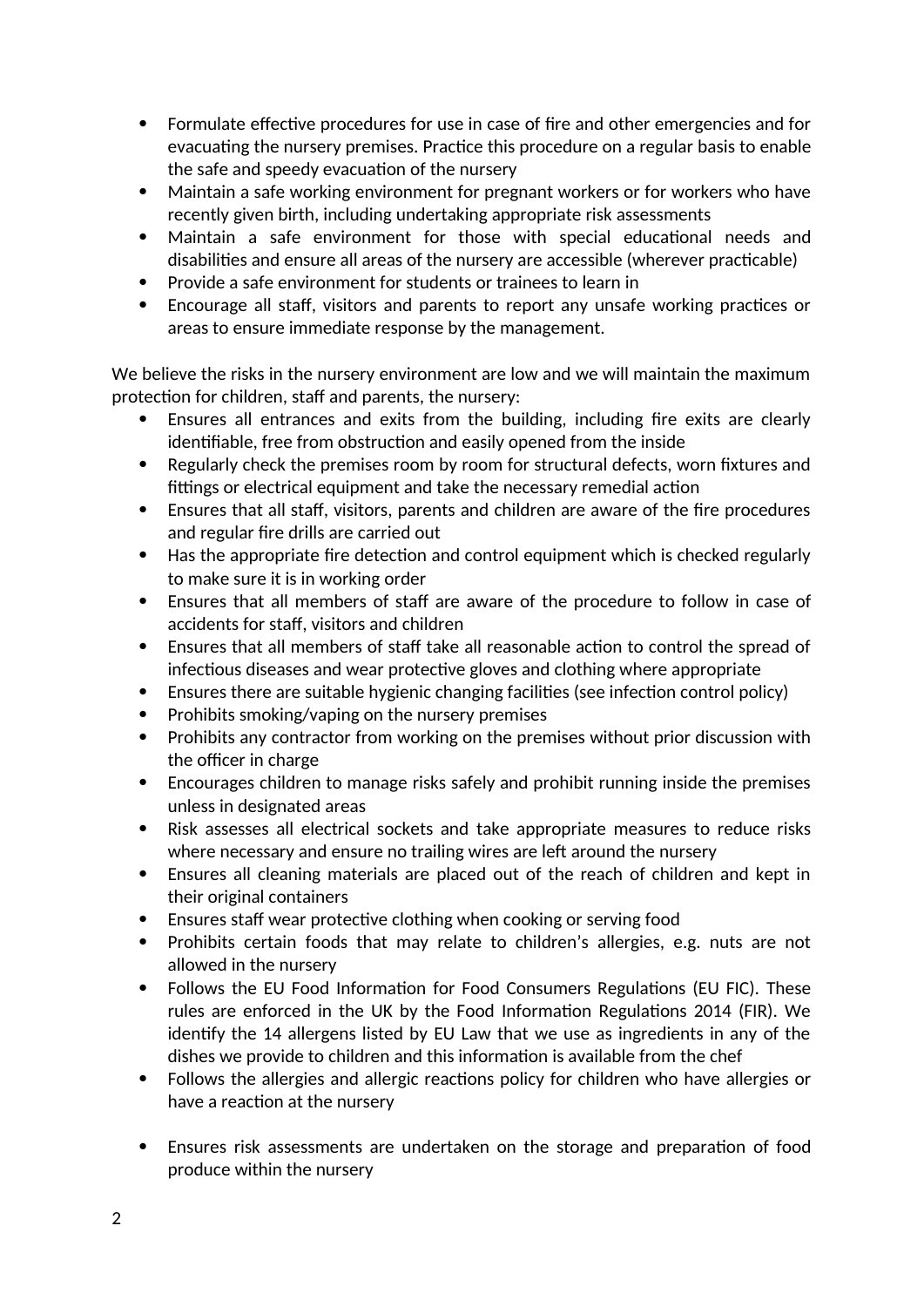- Familiarises all staff and visitors with the position of the first aid boxes and ensure all know who the appointed first aiders are
- Provides appropriately stocked first aid boxes and check their contents regularly
- Ensures children are supervised at all times
- Takes all reasonable steps to prevent unauthorised persons entering the premises and have an agreed procedure for checking the identity of visitors
- Ensures no student or volunteer is left unsupervised at any time
- Ensures staff paediatric first aid certificates or a list of staff who hold a current PFA certificate are on display and/or made available to parents.

## **Responsibilities**

The designated Health and Safety Officer in the nursery is **Carol/Danii/Carly/Karina**

The employer has overall and final responsibility for this policy being carried out at: **BarBar Nursery**

The nursery manager/deputy nursery manager will be responsible in his/her absence.

All employees have the responsibility to cooperate with senior staff and the manager to achieve a healthy and safe nursery and to take reasonable care of themselves and others. Neglect of health and safety regulations/duties will be regarded as a disciplinary matter (see separate policy on disciplinary procedures).

Whenever a member of staff notices a health or safety issue or problem which they are not able to rectify, they must immediately report it to the appropriate person named above. Parents and visitors are requested to report any concerns they may have to the manager or deputy manager.

Daily contact, monthly staff meetings and health and safety meetings provide consultation between management and employees. These include health and safety matters.

## **Health and safety training**

Person responsible for monitoring staff training is **Danii/Carly/Megan**

Health and safety is covered in all induction training for new staff.

| Area                          | <b>Training required</b>                            | Who                                                  |
|-------------------------------|-----------------------------------------------------|------------------------------------------------------|
| Paediatric First aid          | Course- every three years-<br>face to face          | All staff                                            |
| Safeguarding/Child protection | In house training/course-<br>every year-Noodle Now! | All staff and students                               |
| Care of babies                | In house training/course                            | At least half of the staff<br>working with under 2's |
| Fire safety procedures        | In house training                                   | All staff and students                               |

#### **Training table:**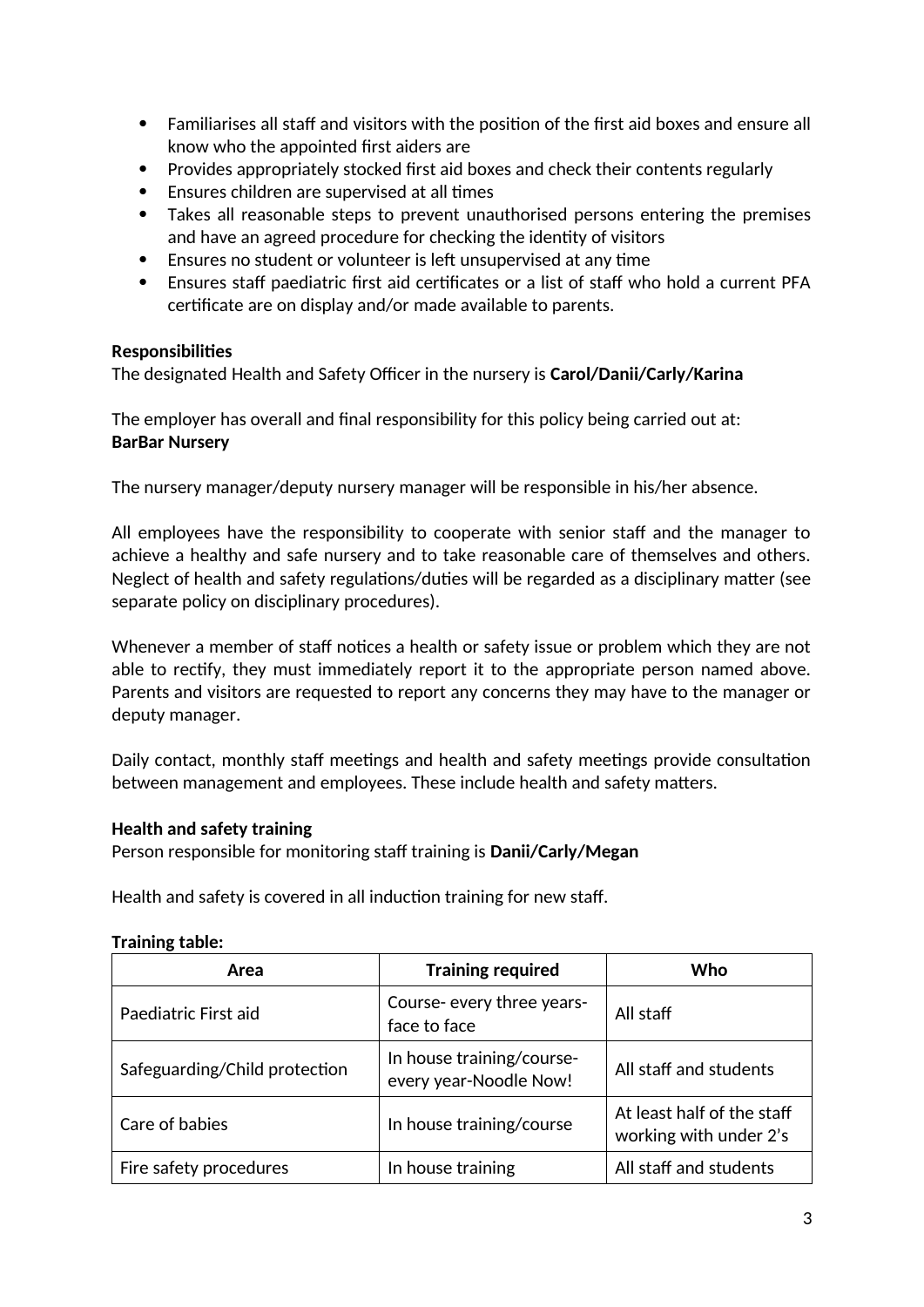| Food hygiene                                                           | In house training/course | Anyone involved in<br>preparing and handling<br>food |
|------------------------------------------------------------------------|--------------------------|------------------------------------------------------|
| Allergy awareness                                                      | In house training/course | All staff and students                               |
| Manual handling                                                        | In house training/course | All staff and students                               |
| Changing of nappies                                                    | In house training        | All staff                                            |
| Fire warden duties                                                     | External course          | Fire Warden                                          |
| Medication requiring technical<br>or medical knowledge e.g. Epi<br>Pen | External course          | As required                                          |
| <b>SENCO</b>                                                           | <b>External course</b>   | <b>SENCO</b>                                         |
| Supervision and appraisal                                              | External course          | Manager, deputy and<br>room supervisors              |

At present at least one member of staff on the premises and available at times when children are present MUST hold a full paediatric First Aid certificate in the nursery and must accompany children on outings. The certificate must be for a full course consistent with the criteria set out in Annex A of the EYFS, 2021. This must be renewed every three years and the emergency PFA course is taken face to face.

In addition to this, all newly qualified entrants to the early years workforce who have completed a level 2 and/or level 3 qualification on or after 30 June 2016, must also have either a full PFA or an emergency PFA certificate within three months of starting work in order to be included in the required staff: child ratios at level 2 or level 3 in an early years setting.

At nursery, we take in to account the number of children, staff and layout of premises to ensure that a paediatric first aider is able to respond to emergencies quickly.

#### **Health and safety arrangements**

- All staff are responsible for general health and safety in the nursery
- Risk assessments will be conducted on all areas of the nursery, including rooms, activities, outdoor areas, resources, cleaning equipment, legionella and lone working
- These are reviewed at regular intervals and when arrangements change
- All outings away from the nursery (however short) will include a prior risk assessment – more details are included in our outings policy
- All equipment, rooms and outdoor areas are checked thoroughly by staff before children access them or the area. These checks are recorded and initialled by the staff responsible. Unsafe areas are made safe where possible or the area is not used to promote the safety of children. In these cases, the manager will be notified immediately
- We provide appropriate facilities for all children, staff, parents and visitors to receive a warm welcome and provide for their basic care needs, e.g. easy to access toilet area and fresh drinking water